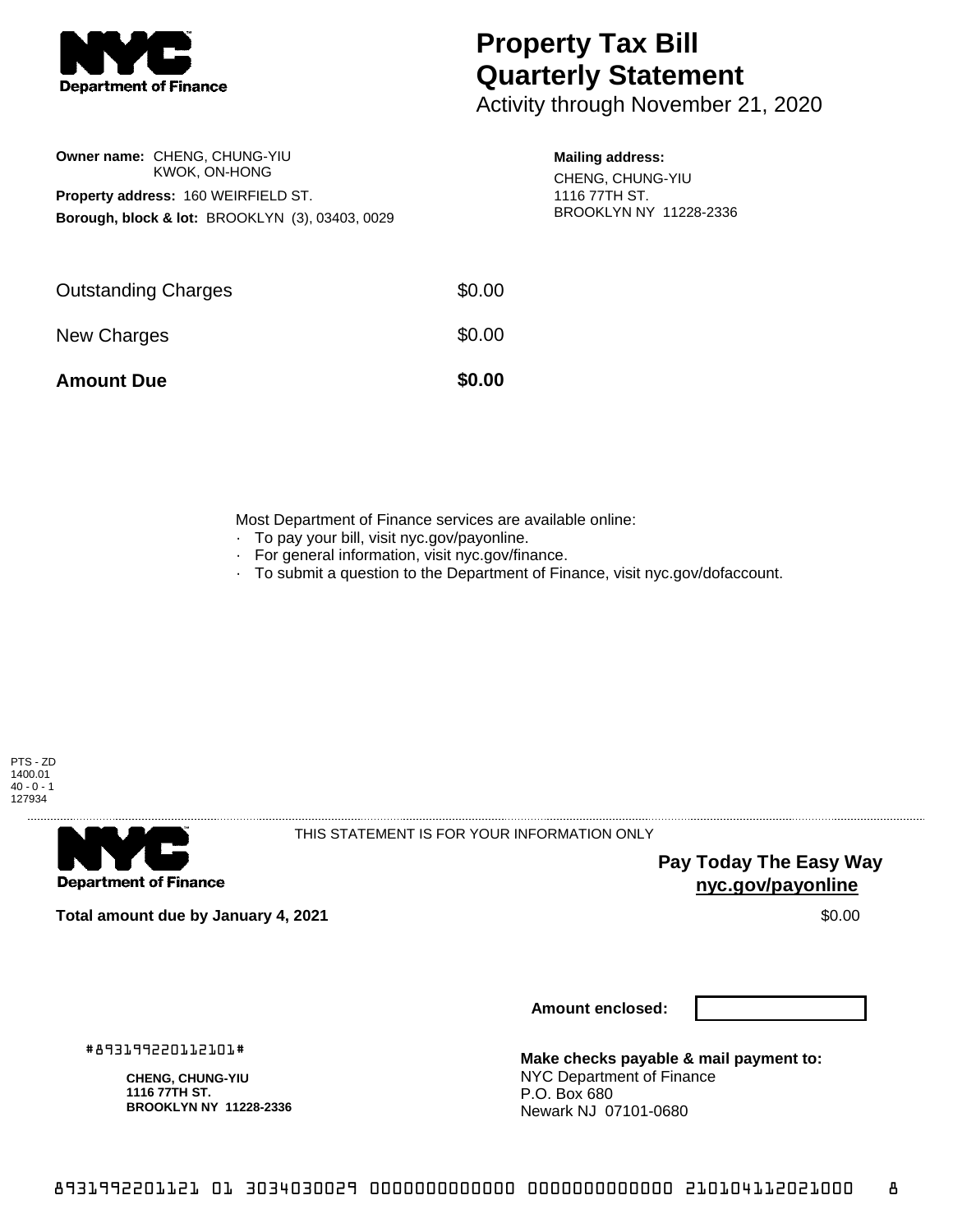

| <b>Previous Charges</b>                                |                      |                 | Amount                        |
|--------------------------------------------------------|----------------------|-----------------|-------------------------------|
| Total previous charges including interest and payments |                      |                 | \$0.00                        |
| <b>Current Charges</b>                                 | <b>Activity Date</b> | <b>Due Date</b> | <b>Amount</b>                 |
| Finance-Property Tax                                   |                      | 01/01/2021      | \$740.85                      |
| <b>Adopted Tax Rate</b>                                |                      |                 | $$-8.54$                      |
| Payment                                                | 09/16/2020           |                 | $$-740.85$                    |
| Payment Adjusted                                       | 01/01/2021           |                 | \$8.54                        |
| <b>Total current charges</b>                           |                      |                 | \$0.00                        |
| <b>Tax Year Charges Remaining</b>                      | <b>Activity Date</b> | <b>Due Date</b> | Amount                        |
| <b>Finance-Property Tax</b>                            |                      | 04/01/2021      | \$740.85                      |
| Adopted Tax Rate                                       |                      |                 | $$-8.54$                      |
| <b>Early Payment Discount</b>                          |                      | 04/01/2021      | $$-7.33$                      |
| <b>Early Payment Discount</b>                          |                      | 04/01/2021      | \$0.05                        |
| Payment                                                | 09/16/2020           |                 | $$-733.52$                    |
| Payment Adjusted                                       | 01/01/2021           |                 | \$8.49                        |
| Total tax year charges remaining                       |                      |                 | \$0.00                        |
| <b>Overpayments/Credits</b>                            | <b>Activity Date</b> | <b>Due Date</b> | <b>Amount</b>                 |
| <b>Credit Balance</b>                                  |                      | 10/01/2020      | $$-17.03$                     |
|                                                        |                      |                 | $\bullet$ $\bullet$ $\bullet$ |

**Total overpayments/credits remaining on account \$17.03**

You must apply for a refund or a transfer of credits resulting from overpayments within six years of the date of **the overpayment or credit. Please note that overpayments and credits are automatically applied to unpaid taxes.**

#### **Home banking payment instructions:**

- 1. **Log** into your bank or online bill pay website.
- 2. **Add** the new payee: NYC DOF Property Tax. Enter your account number, which is your boro, block and lot, as it appears here: 3-03403-0029 . You may also need to enter the address for the Department of Finance. The address is P.O. Box 680, Newark NJ 07101-0680.
- 3. **Schedule** your online payment using your checking or savings account.

### **Did Your Mailing Address Change?** If so, please visit us at **nyc.gov/changemailingaddress** or call **311.**

When you provide a check as payment, you authorize us either to use information from your check to make a one-time electronic fund transfer from your account or to process the payment as a check transaction.